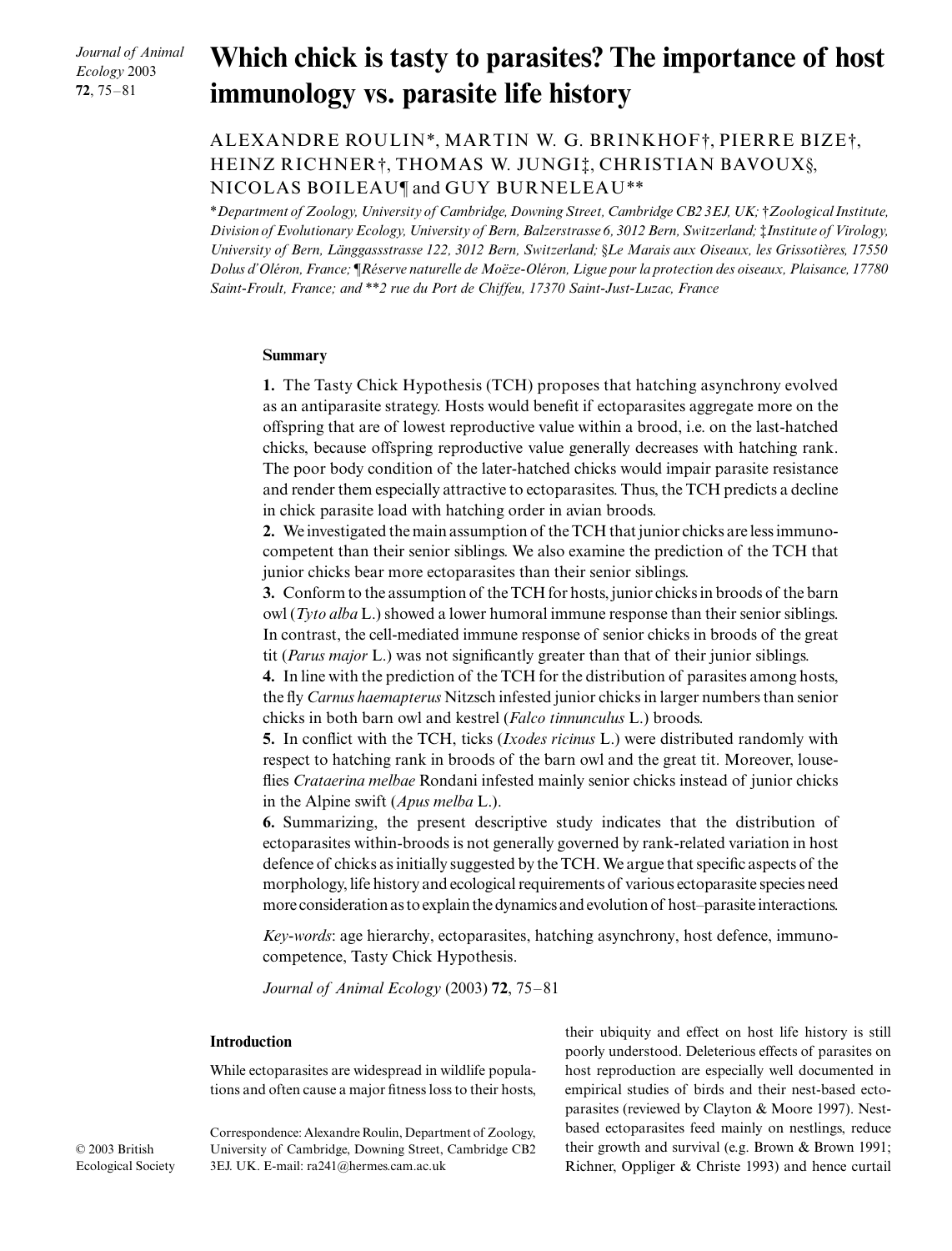**76** *A. Roulin* et al. the value of the current host reproduction. The future reproductive output of hosts might also decrease due to enhanced costs of reproduction, if parents increase their daily work rate in order to compensate the loss of resources to ectoparasites (Christe, Richner & Oppliger 1996; Richner & Tripet 1999). To avoid nest-based parasites or reduce their detrimental effects, hosts evolved various behavioural strategies and physiological defence mechanisms. For example, parents may select nest-sites with low loads of ectoparasites (Brown & Brown 1991), desert infested nests (Oppliger, Richner & Christe 1994) or incorporate plants with insecticidal and antipathogenic properties into their nest (Clark & Masson 1985; Petit *et al*. 2002). In addition, susceptible host species have evolved an efficient immune system to resist parasites (Brossard & Girardin 1979; Sorci, Møller & Boulinier 1997).

Under the 'Tasty Chick Hypothesis' (TCH), Christe, Møller and de Lope (1998) recently proposed that parents might enhance their fitness by increasing the magnitude of hatching asynchrony in the threat of heavy parasite infestation. The selective advantage of staggering the times of egg hatching would result from the gradual decline in competitiveness over parental food supply from the first- to last-hatched offspring. Larger senior chicks may bias parental food allocation in their favour (e.g. Price, Harvey & Ydenberg 1996), such that parents face a decline in expected fitness return per offspring with hatching rank. Because junior chicks are fed less frequently the maturation of their immune system would be retarded, and such low resistance would serve as a sink for the prevailing nest-based ectoparasites. Consequently, senior chicks would enjoy reduced parasite loads, and allow parents to produce more high quality offspring and achieve a higher fitness as compared to the situation in synchronous broods with evenly distributed ectoparasites. Christe *et al*. (1998) thus envision hatching asynchrony as a potential antiparasite strategy of the host.

The TCH relies on the fundamental assumption that the last-hatched chicks have an impaired ability to resist parasites. A weakened host defence of junior chicks may result from their poorer condition compared to their older siblings (Magrath 1990; Møller *et al*. 1998). Between-brood studies indicate that chicks in poor condition are less immunocompetent (Saino, Calza & Møller 1997; Brinkhof *et al*. 1999). Alternatively, the immune system of junior chicks is less matured than that of earlier hatched siblings throughout most of the nesting cycle (Apanius 1998). However, the within-brood variation and link between condition and host defence have hardly been investigated (Christe *et al*. 1998; but see Roulin 1998; Bosch & Figuerola 1999). Therefore, the general applicability of the TCH in the sense originally proposed by Christe *et al*. (1998) is still undecided.

© 2003 British Ecological Society, *Journal of Animal Ecology*, **72**, 75–81

Some, so far largely neglected, factors shed doubt on the general applicability of the TCH. First, within-brood variation in immunocompetence may be irrelevant to

the fitness of ectoparasites that feed upon feathers or dermal debris. Secondly, certain ectoparasite species may also select well-feathered early-hatched chicks, irrespective of their higher immunocompetence, because a dense plumage may offer a safe refuge against antiparasite host behaviour, such as grooming (Clayton 1991). Thus, specific features of a host–ectoparasite relationship may even select against a high degree of hatching asynchrony because ectoparasites would reduce the fitness of high quality, first-hatched chicks.

We investigated the main assumption and prediction of the TCH using data on the within-brood variation in immunocompetence and ectoparasite loads of four avian host-parasite systems. The birds involve the barn owl (*Tyto alba*, family Tytonidae), the kestrel (*Falco tinnunculus*, Falconidae), the great tit (*Parus major*, Passeridae) and the Alpine swift (*Apus melba*, Apodidae), and three species of blood-sucking ectoparasites, i.e. the carnid fly *Carnus haemapterus* (Carnidae; Diptera), the European castor-bean tick *Ixodes ricinus* (Ixodidae; Acari) and the hippoboscid fly *Crataerina melbae* (Hippoboscidae; Diptera).

#### **Materials and methods**

# HATCHING RANK-RELATED **IMMUNOCOMPETENCE**

Immunocompetence in the barn owl was studied in western Switzerland. The barn owl shows a large degree of hatching asynchrony, as the last-hatched chick can be up to 3 weeks younger than its firsthatched sibling (AR, personal observation). In 1998, AR measured the antibody response towards an injection of sheep red blood cells (SRBC) of nestlings in relation to their hatching rank (eggs hatch at 2–3-day intervals). In 38 broods, in which the oldest nestling was 40 days old (i.e. 2 weeks before the first flight), 0·1 mL of a suspension of SRBC was injected subcutaneously in the neck of all nestlings. Before immunization, and 3, 8, 13 and 18 days after immunization, a blood sample was taken from each nestling to assess the concentration of antibodies specifically directed against SRBC. See Roulin *et al*. (2000) for further details. Chicks were marked with non-toxic colour paint soon after hatching, and their rank by age was thus known throughout the nesting cycle. Chicks were ranked according to hatching order, starting with rank one. Nestlings with a rank below the median hatching rank in the brood were assigned to the 'senior' category, and the remaining to the 'junior' category. In broods of five chicks, the third-hatched chick was assigned to the 'junior' category. The variation in antibody response was investigated with repeated-measures , with the mean antibody titre on the 5 consecutive days as repeats, hatching-rank category and nest as factors, and body condition (i.e. the residual of a regression of body mass on wing length at the time of injection) as a covariate.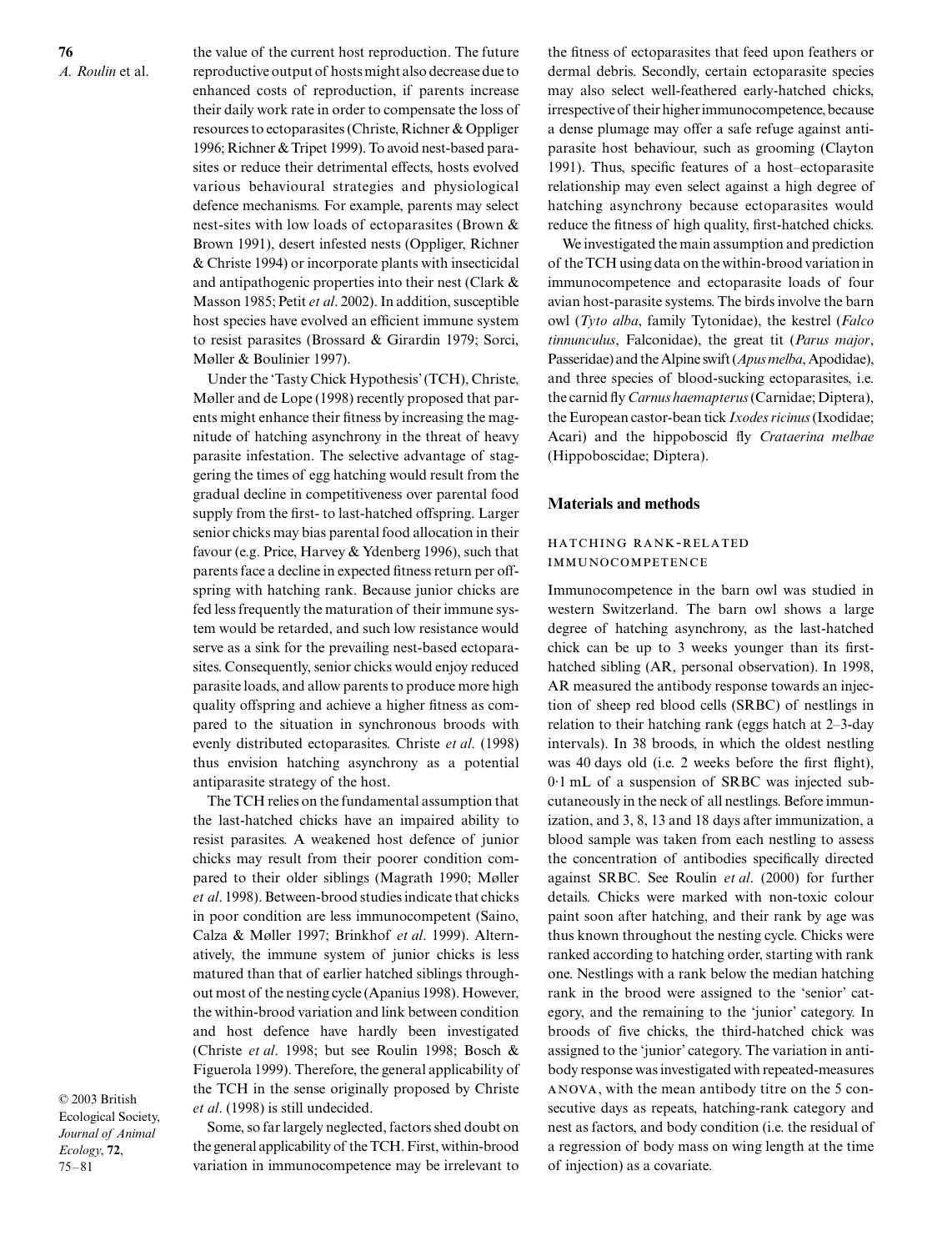**77** *Host immunology vs. parasite life history*

Immunocompetence of great tit nestlings was studied in 1999 by MB in a nestbox population located in the forest Bremgartenwald near Bern, Switzerland. We obtained an index of T cell-mediated immunocompetence in nestlings using the inflammatory reaction to a subcutaneous injection of phytohaemagglutinin-P (PHA). We used the simplified skin-testing technique (Smits, Bortolotti & Tella 1999) by injecting one wing web when the older chick was 12 days old (fledging takes place at 20 days) with 0·1 mg of PHA, dissolved in 0·02 mL PBS. The difference in the thickness of the wing web prior to injection and 24 (range  $\pm$  1) hours later was taken as an index for the T cell-mediated immune response (for further details see Brinkhof *et al*. 1999). Great tit clutches usually hatch over a period of 1–3 days. Chicks were marked provisionally with colour paints at 2 days of age and ringed on day 9 after hatch. Thus, chicks were accurately ranked by age throughout the nesting cycle. We compared the mean PHA-response of senior and junior nestmates using a paired *t*-test.

## HATCHING RANK-RELATED ECTOPARASITE **LOADS**

#### *Carnid fly* Carnus haemapterus *(Diptera: Carnidae)*

*C. hempaterus* is a 2-mm-long fly that feeds upon the blood of nestlings of many bird species (e.g. owls, raptors, passerines; Büttiker 1975; AR personal observation). Gravid females deposit between one and 109 pupae in the bird nest (Roulin 1999). Flies produce several generations, and their population size increases from the host hatchling stage through to half the rearing period (Roulin 1998). Close to fledging, nestlings are free of parasites.

In the barn owl, within-brood variation in *C. hempaterus* load was studied in the years 1996–2001 in the same Swiss area. Here we used data collected in 1996 (50 broods), 1998 (38 broods) and 2001 (19 broods) only, because in these years hatching-rank was known for all chicks, because hatchlings were marked individually with colour paints upon hatching. When the first-hatched nestling was 23–34 days old, i.e. the age at which parasite intensity is maximal (Roulin 1998), we counted the number of *C. haemapterus* on the body surface of each chick. This method assesses parasite intensity reliably (Roulin 1998).

The kestrel data come from western Switzerland (57 broods; data from 1996, 1997, 1999 and 2001; AR) and western France near and on the Island of Oléron (27 broods; data from 1999, 2000 and 2001; CB, GB and NB). Kestrel broods hatch asynchronously, usually over a period of 2–7 days. To investigate parasite aggregation in relation to hatching rank, we compared mean number of *C. haemapterus* on senior and junior siblings. Chicks with a wing length above or below the median wing length in the brood were assigned to the 'senior' or 'junior' rank category, respectively (Village

1990). The third-hatched chick in broods of five was also allocated to the 'junior' category. Among broods, the age of the first-hatched chick varied between 6 and 15 days (mean fledging age is 30 days).

# *European castor-bean tick* Ixodes ricinus *(Acari: Ixodidae)*

*Ixodes ricinus* is a 3-mm-long tick that feeds upon the blood of a wide variety of animals. Ticks are unable to run, fly or move quickly, and hence rely on a sit and wait strategy to reach a suitable host. The tick life cycle has four stages, namely egg, larvae, nymph and adult. To survive, moult and reproduce, individuals of the latter three stages obligatory attach to a host to obtain a blood meal (Gray 1998). *I. ricinus* is a well-known vector for several infectious diseases (Humair, Rais & Gern 1999).

Tick load was assessed in 1996, 1998 and 2001 among 159 barn owl broods by examining carefully the body surface of each nestling. In 1998 and 1999, tick load was similarly assessed on 5-day-old chicks in 98 great tit broods. For each bird species, the relationship between hatching-rank categories ('senior' vs. 'junior') and within-brood tick distribution was investigated using the Wilcoxon signed-rank test.

# *Hippoboscid fly* Crataerina melbae *(Diptera: Hippoboscidae)*

*C. melbae* is a large (4·5 mm; Büttiker 1994), bloodsucking parasite that feeds specifically on Alpine swifts (Roulin *et al*. 1998; Tella *et al*. 1998). This viviparous louse-fly has a single generation each year. After completion of the larval stage inside the abdomen of the female, pupae are usually released near or inside the host nest. The genus *Crataerina* is flightless, but able to switch hosts rapidly on foot (Büttiker 1994).

The within-brood distribution of *C. melbae* was studied in an Alpine swift colony located in a tower in Solothurn, Switzerland in 1999 (21 nests), 2000 (24 nests) and 2001 (29 nests). For 198 chicks in total, fly load was assessed on days 10, 30 and 50 after hatching. Clutch size ranges from one to four eggs, which hatch over 1–2 days. All nests were monitored daily and to determine the hatching rank order hatchlings were individually marked with colour paint before being ringed. To study the within-brood distribution of *C. melbae*, we compared the parasite-load on the younger chick with the mean load on the older nestmates.

#### **STATISTICS**

Statistical analyses were carried out with the JMP statistical package (Sall & Lehman 1996). The number (*x*) of *C. haemapterus* and *C. melbae* found on senior and junior chicks was  $log_{10}(x + 1)$  transformed to obtain a normal distribution. For reasons of simplicity, we used the 'junior' and 'senior' rank categories instead of the

© 2003 British Ecological Society, *Journal of Animal Ecology*, **72**, 75–81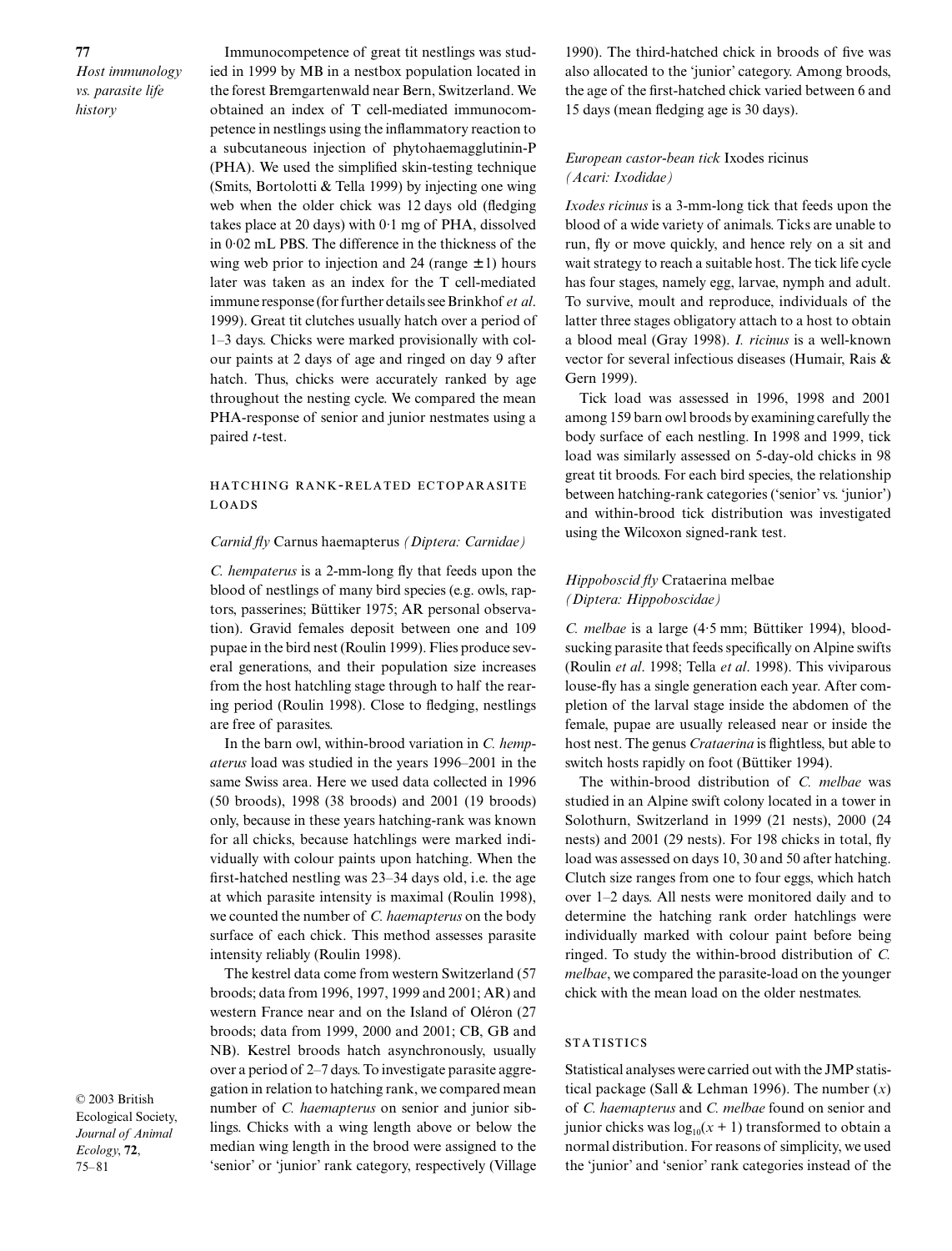



**Fig. 1.** Within-brood relationship between the anti-SRBC antibody production (mean of peak response on days 8 and 13 after immunization) of senior and junior barn owl chicks. Dots above the diagonal indicate broods in which juniors had a greater humoral immune response than their senior siblings.

actual hatching rank of each chick or the exact hatching span between two successive chicks in all statistical tests. This approach allowed a powerful test of the overall within-brood distribution of ectoparasites envisioned by the TCH, while avoiding the more complex statistical models needed when considering the exact rank of each chick. Statistics are two-tailed and *P*values smaller than 0·05 were considered as significant. Means are quoted ±1 SE.

### **Results**

#### HATCHING RANK-RELATED **IMMUNOCOMPETENCE**

In the barn owl, senior chicks showed a stronger antibody response to SRBC than their junior siblings (repeated measures anova controlling for nest:  $F_{1,36}$  = 11.83,  $P = 0.001$ ; interaction between time-course of the immune response and hatching rank category (i.e. senior vs. junior):  $F_{4,33} = 3.18$ ,  $P = 0.03$ ; Fig. 1); the antibody response was not associated with body condition  $(F_{1,36} = 0.39, P = 0.53)$ . Senior great tit chicks were significantly heavier than their junior siblings  $(t_{74} = 8.04, P < 0.001)$ , but showed a similar inflammatory response to PHA ( $t_{74} = 0.74$ ,  $P = 0.23$ ).

# HATCHING RANK-RELATED ECTOPARASITE **LOADS**

#### *Carnid fly* C. haemapterus

© 2003 British Ecological Society, *Journal of Animal Ecology*, **72**, 75–81

In barn owl nests, mean number of *C. haemapterus* per chick per nest was  $50 \pm 5$  (range = 1–273). Juniors bore twice as many *C. haemapterus* than senior siblings  $(62 \pm 6 \text{ vs. } 33 \pm 4; \text{ paired } t\text{-test on } (\log_{10} + 1) \text{ trans-}$ formed data:  $t_{106} = 10.2$ ,  $P < 0.001$ ; Fig. 2). In kestrel

**Fig. 2.** Within-brood relationship between the mean number of *C. haemapterus* on senior and junior barn owl chicks. Dots above the diagonal indicate broods in which juniors were more parasitized than their senior siblings.



**Fig. 3.** Within-brood relationship between the mean number of *C. haemapterus* in senior and junior kestrel chicks. Dots above the diagonal indicate broods in which juniors were more parasitized than their senior siblings.

broods, mean parasite intensity was  $15 \pm 3$  (range = 0·5–130). Juniors had more *C. haemapterus* on their body than their senior siblings (21  $\pm$  4 vs. 14  $\pm$  2; paired *t*-test on  $(\log_{10} + 1)$  transformed data:  $t_{83} = 3.4$ ,  $P < 0.001$ ; Fig 3).

#### *Tick* I. ricinus

In 42 of the 159 barn owl broods (26%; mean brood size  $= 5.0$ , we found one to four ticks per brood  $(1.3 \pm 0.1)$ . In four cases, senior and junior siblings had the same number of ticks; in 18 broods most ticks were found on senior chicks, and in 18 other broods on junior chicks (Wilcoxon matched-pair signed-rank test comparing number of ticks on senior and junior nestmates:  $Z =$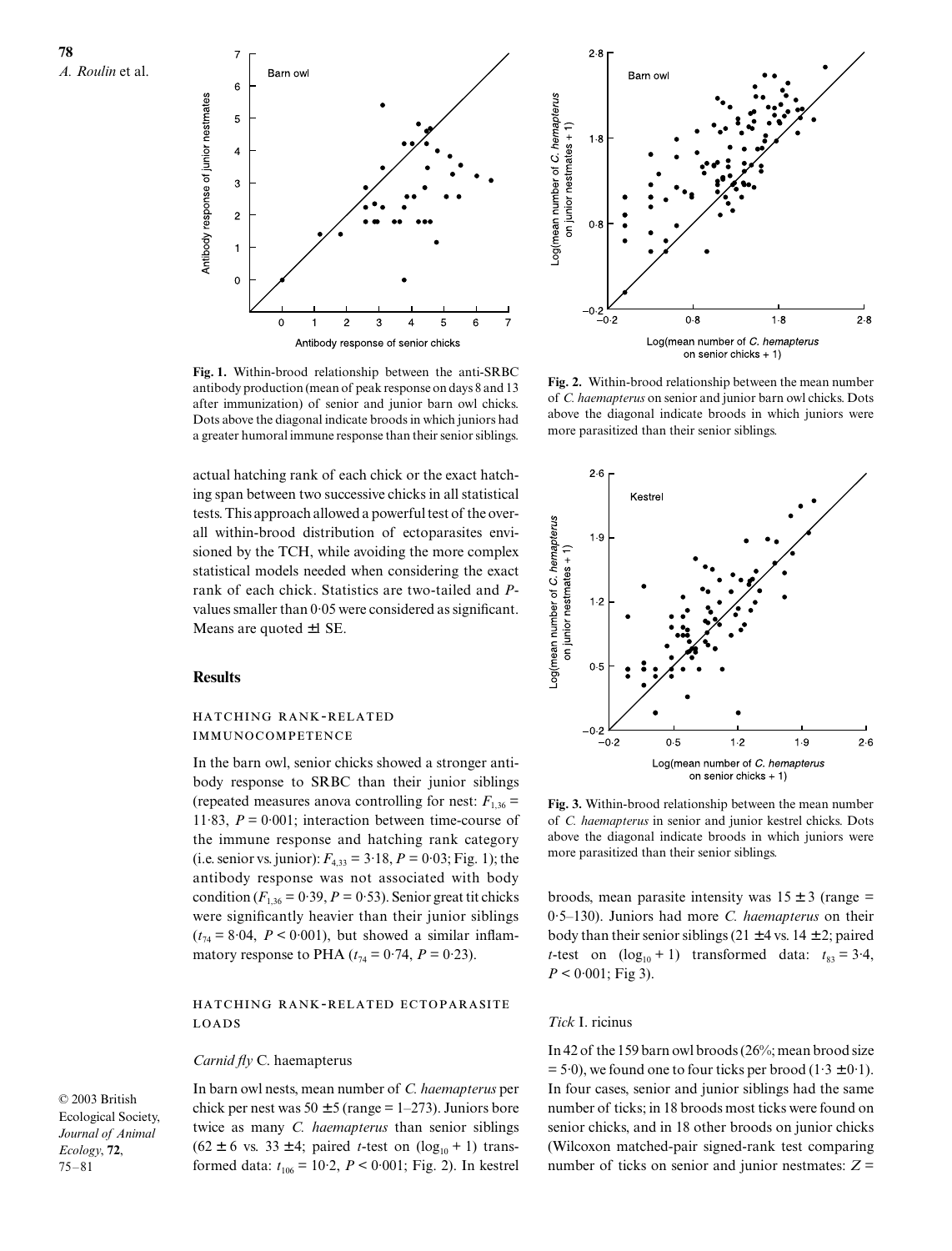**Table 1.** Mean number (± SE) of louse-fly *C. melbae* per nestling on seniors and junior sibling Alpine swifts in relation to age. Pooled data from broods in 1999  $(n = 21)$ , 2000 (*n* = 24) and 2001 (*n* = 29)

| Age (days) | Senior nestlings | Junior siblings |
|------------|------------------|-----------------|
| 10         | $3.2 \pm 0.5$    | $1.9 \pm 0.3$   |
| 30         | $18.6 \pm 1.5$   | $14.4 \pm 1.4$  |
| 50         | $7.6 + 0.8$      | $8.2 \pm 0.8$   |
|            |                  |                 |

 $0.13$ ,  $n = 36$ ,  $P = 0.90$ ). In 63 of the 98 monitored great tit nests (63%) we found one to 10 ticks per brood  $(2.45 \pm 0.32)$ . In five cases, senior and junior siblings had the same number of ticks on their body; in half of the 58 other broods with ticks, juniors had more ticks than their older siblings, as expected by chance  $(Z =$ 0.48,  $n = 58$ ,  $P = 0.63$ ). Thus, ticks were distributed randomly with respect to hatching ranks in both barn owl and great tit broods.

#### *Louse-fly* C. melbae

The within-brood distribution of louse-flies on Alpine swift nestlings was analysed using a repeated-measures anova with number of flies at 10, 30 and 50 days as repeats, and nest and rank ( junior vs. senior) as factors. Parasite loads were highest on 30-day-old chicks compared to those aged 10 or 50 days ( $F_{2,146}$  = 122.98, *P* < 0·001; Table 1). Senior chicks bore more louseflies than junior nestmates  $(F_{1,146} = 19.21, P \le 0.001;$ Table 1), especially at an early age (for the interaction between age and the repeats:  $F_{2,146} = 7.74$ ,  $P < 0.001$ ; Table 1). Note that the factor 'nest' was significant  $(F_{73,146} = 2.51, P < 0.001)$ , which indicates that parasite numbers assessed on different days differed consistently in level between broods.

#### **Discussion**

### ASSUMPTION OF THE TCH: WITHIN-BROOD VARIATION IN IMMUNOCOMPETENCE

Variation in bird immunocompetence has become a major focus in ecological and evolutionary studies, as it could improve our understanding of host–parasite interactions. Established methods are the assessment of the degree of the humoral response towards artificially administrated antigene (e.g. Deerenberg *et al*. 1997) and of the inflammatory reaction to a subcutaneous injection of the mitogen phytohaemagglutinin-P (e.g. Smits *et al*. 1999). Similar to the findings in house martins (Christe *et al*. 1998) and barn swallows (Saino *et al*. 1997) using PHA-tests, humoral immunity of senior chicks was higher than that of their junior siblings in the barn owl, while cell-mediated immunity was independent of hatching order in great tit nestlings. Thus, three of four studies that, to the best of our knowledge, investigated hatching rank-related variation in host defence, support the basic assumption of the TCH.

© 2003 British Ecological Society, *Journal of Animal Ecology*, **72**, 75–81

The discrepancy between the great tit study and the other three studies might be associated with the degree of hatching asynchrony within broods, which is relatively small in this bird. In such species, within-brood variation in immunity is probably caused mainly by variation in body condition, whereas differences in age-related maturation of the immune system may play a minor role. Body condition may further be independent of hatching order, if parents feed the lasthatched offspring preferentially (Slagsvold 1997; Krebs, Cunningham & Donnelly 1999). In other species, such as the barn owl, which show a high degree of hatching asynchrony, differences in age-related maturation of the immune system may largely determine hatching rank-related variation in parasite resistance (Apanius 1998). Despite its consequences for the within-brood distribution of ectoparasites, age-related within-brood variation in host defence was not considered in the development of the TCH (Christe *et al*. 1998). Ectoparasites are expected to feed upon the last-hatched chicks throughout the rearing period only, if hatching rank-related variation in body condition largely determines immunocompetence. However, if hatching rank-related variation in host-defence is caused mainly by age-related variation in maturity of the immune system, a more even distribution of ectoparasites is expected in the course of nesting cycle, because all nestlings gradually acquire mature resistance. Under such a scenario, there is less scope for ectoparasite-mediated evolution of hatching asynchrony.

#### PREDICTION OF THE TCH: WITHIN-BROOD VARIATION IN ECTOPARASITE LOADS

The TCH postulates that ectoparasites drive the evolution of hatching asynchrony, as hatching rankrelated variation in parasite resistance would lead to a gradual aggregation of parasites on the chicks of lower residual reproductive value (Christe *et al*. 1998). The TCH may be applicable to many host-parasite systems, provided that two conditions are met. First, the net benefit for parasites of feeding upon a given chick should be determined mainly by its degree of immunological resistance to the parasite. Secondly, the benefit for parasites of feeding upon chicks that show an impaired resistance should outweigh the costs of sampling hosts. These two conditions might not always be fulfilled. First, although hosts in good condition are more immunocompetent they also might provide the ectoparasite with more nutrients. Secondly, the costs of sampling hosts may be linked to factors other than within-brood variation in host immunity. Host switching may include an enhanced risk of detection and removal by the host, and this risk may vary with traits of the ectoparasite, such as mode and speed of locomotion, and with traits of the host, such as cleaning behaviour or degree of feathering, or both. In this context, we next discuss potential reasons for the observed difference in the within-brood distribution of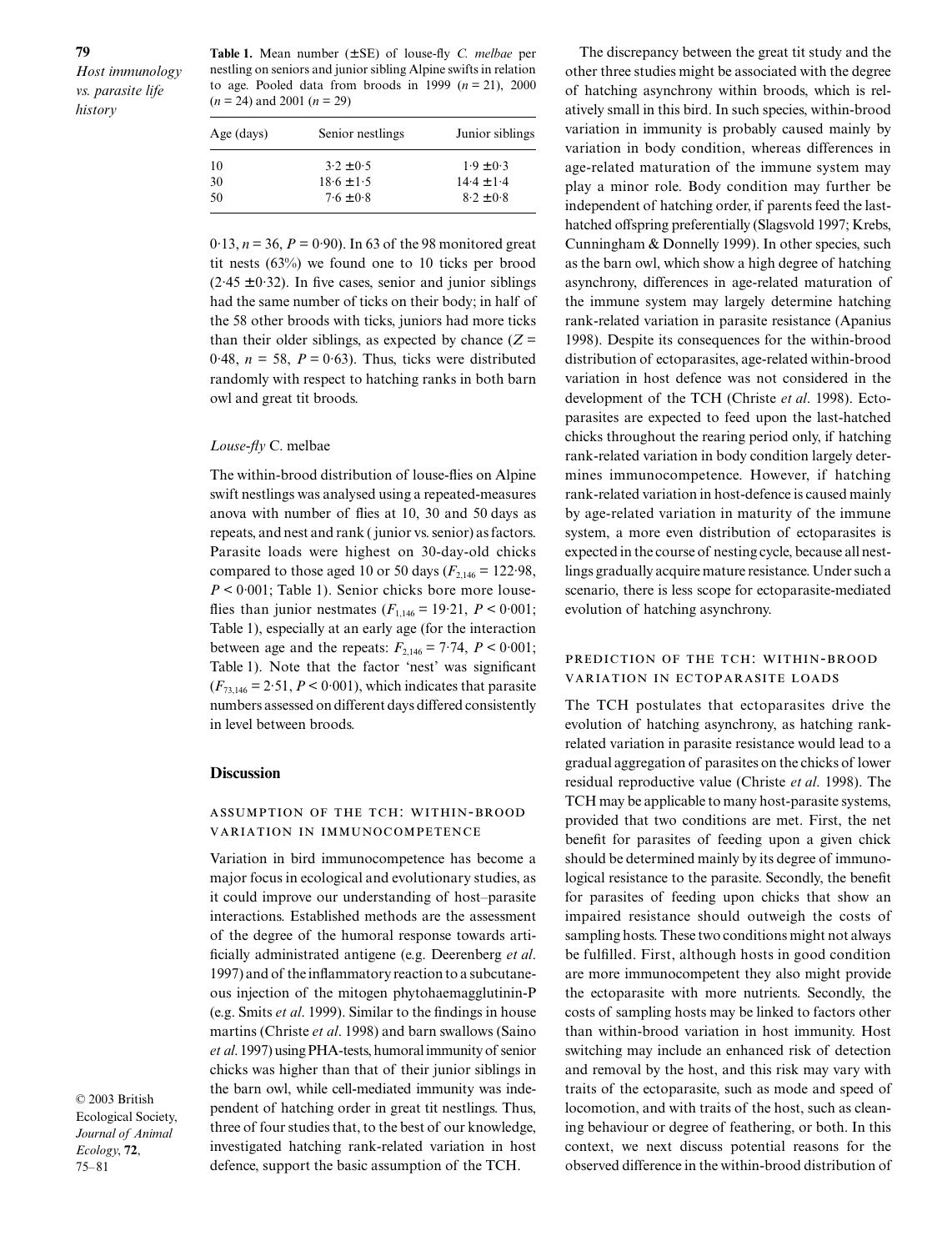ectoparasites in the four avian host-parasite systems described here.

#### *Within-brood distribution of* C. haemapterus

Both in the barn owl and kestrel, *C. haemapterus* were significantly more abundant on junior chicks. This observation and the finding that senior barn owl chicks showed a stronger SRBC-antibody response than junior chicks are consistent with the TCH, assuming that the SRBC response is indicative of the immunological resistance against *C. haemapterus*. However, these findings do not exclude the alternative, not mutually exclusive, hypothesis that flies feed preferentially upon junior chicks because they are less feathered than their older siblings (Kirkpatrick & Colvin 1989; Dawson & Bortolotti 1997; Roulin 1998; Liker *et al*. 2001). This proposition could be tested by assessing the change in the within-brood distribution of parasites following an experimental plumage reduction in senior chicks.

#### *Within-brood distribution of* I. ricinus

Tick distribution was not associated with the withinbrood rank of chicks in the barn owl and the great tit. A similar result was found in the yellow-legged gull (*Larus michahellis* Naumann; Bosch & Figuerola 1999). Humoral immunocompetence may indicate tick resistance in rabbits (Brossard & Girardin 1979). Generalizing this result, the random within-brood distribution of *I. ricinus* in barn owl broods contradicts the predictions of the TCH, because the antibody response of senior chicks was greater than in junior chicks. One possible explanation for the random distribution of ticks concerns the costs of host switching. Parent birds contract ticks while foraging and infect their offspring at random upon returning to the nest. Ticks have a low locomotion speed, are unable to jump or fly, and consequently the net benefit of moving and finding a less resistant chick may be lower than the net benefit of staying and feeding upon the present chick.

#### *Within-brood distribution of* C. melbae

The louse-fly *C. melbae* is highly mobile, which allows the parasite to switch rapidly and sample alternative hosts to find the most profitable one. In our study, louse-flies attacked senior chicks preferentially, which contradicts the predictions of the TCH. Several observations suggest that the within-brood distribution of louse-flies is governed by host variation in feather development rather than parasite resistance. Amid the rearing period flies aggregate mainly on senior chicks, but with age chicks become more similarly feathered, and the ectoparasite is found distributed evenly among siblings. Further, the lowest intensity of infection is found among newly hatched, non-feathered chicks, even under conditions where *C. melbae* is abundant in

© 2003 British Ecological Society, *Journal of Animal Ecology*, **72**, 75–81

the colony (PB, personal observation). As suggested for *C. haemapterus*, a critical test of the proposition that feathering determines parasite loads would imply an experimental reduction of the feathering of individual chicks.

# ROLE OF ECTOPARASITES IN THE EVOLUTION OF HATCHING ASYNCHRONY

At least nine hypotheses have been proposed to explain the evolution of inter- and intraspecific variation in the degree of hatching asynchrony (Stenning 1996). With the TCH Christe *et al*. (1998) added a further hypothesis that explicitly predicts a role for parasites. The TCH may explain the evolution of hatching asynchrony in those cases where the most abundant ectoparasites indeed aggregate on junior chicks. However, even though junior chicks might have a poor immunocompetence (Saino *et al*. 1997; Christe *et al*. 1998; present study), the present descriptive study indicates that hatching rank-related host defence mechanisms may be one factor among others, such as feather development, that determines the pattern of the within-brood distribution of ectoparasites. Future studies should therefore include aspects of ectoparasite morphology, life history and ecological requirements as to understand patterns of within-brood variation in ectoparasite load as well as the role of ectoparasites in the evolution of hatching asynchrony.

#### **Acknowledgements**

We thank Anne-Lyse Ducrest, Bertrand Ducret, the late Martin Epars, Henri Etter, Luc Mimaud, Nicolas Séguin and people working at the 'réserve naturelle de Moëze-Oléron' for their help in counting ectoparasites, and Dominik Pflüger for admittance to the Alpine swift colony at Solothurn. Lise Gern (University of Neuchâtel) determined the ticks and the late Heidi Pfister helped assessing antibody titres. Victor Apanius and two anonymous referees gave valuable comments on an earlier version of the paper. The barn owl study was financed by the Swiss National Science Foundation (SNF grants 81-59899 and 823A-064710 to A.R.), which also financed the great tit study (SNF grant 31-53956·98 to H.R.). A.R. further received financial support of the Basler Stiftung für biologische Forschung. The 'services vétérinaires des cantons de Vaud (n°1146), Berne et Solothurn' authorized the barn owl, great tit and Alpine swift studies, respectively.

#### **References**

- Apanius, V. (1998) Ontogeny of immune function. *Host– Parasite Evolution: general principles and avian models* (eds D.H. Clayton & J. Moore), pp. 203–222. Oxford University Press, Oxford.
- Bosch, M. & Figuerola, J. (1999) Detrimental effects of ticks *Ornithodoros maritimus* on the growth of yellow-legged gull *Larus michahellis* chicks. *Ardea*, **87**, 83–89.